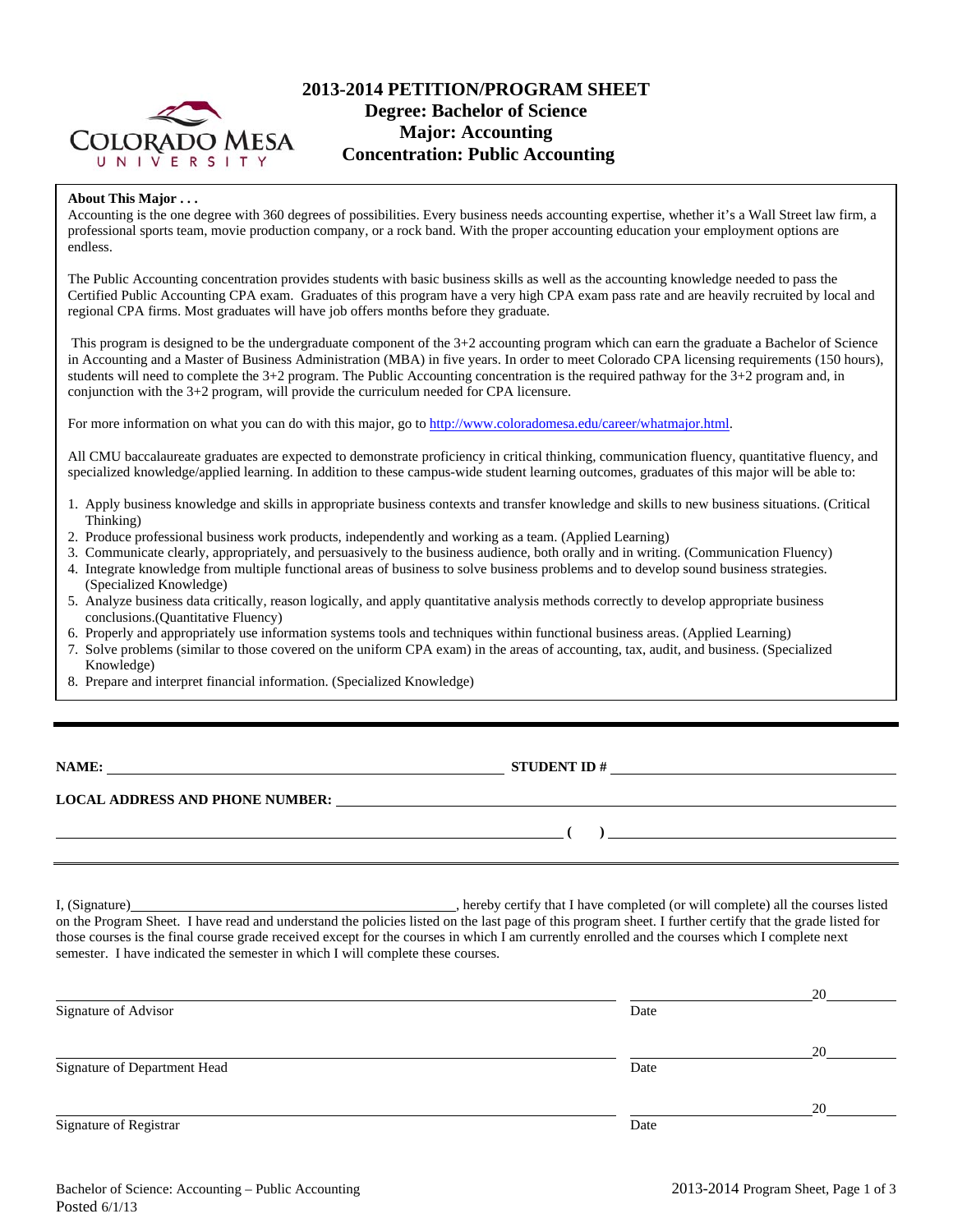### **Students should work closely with a faculty advisor when selecting and scheduling courses prior to registration.**

Degree Requirements:

- <sup>120</sup> semester hours total (A minimum of 28 taken at CMU in no fewer than two semesters).
- 40 upper division credits (A minimum of 15 taken at the 300-400 course levels within the major at CMU).
- 2.00 cumulative GPA or higher in all CMU coursework
- No grade less than C for all courses in the major.
- Pre-collegiate courses (usually numbered below 100) cannot be used for graduation.
- When filling out the program sheet a course can be used only once.
- A student must follow the CMU graduation requirements either from 1) the program sheet for the major in effect at the time the student officially declares a major; or 2) a program sheet for the major approved for a year subsequent to the year during which the student officially declares the major and is approved for the student by the department head. Because a program may have requirements specific to the degree, the student should check with the faculty advisor for additional criteria. It is the student's responsibility to be aware of, and follow, all requirements for the degree being pursued. Any exceptions or substitutions must be approved by the student's faculty advisor and Department Head.
- See the "Undergraduate Graduation Requirements" in the catalog for additional graduation information.

**GENERAL EDUCATION REQUIREMENTS** (31 semester hours) See the current catalog for a list of courses that fulfill the requirements below. If a course is on the general education list of options and a requirement for your major, you must use it to fulfill the major requirement and make a different selection within the general education requirement.

| <b>English</b> (6 semester hours, must receive a grade of "C" or better and |   |  |
|-----------------------------------------------------------------------------|---|--|
| must be completed by the time the student has 60 semester hours.)           |   |  |
| <b>ENGL 111 English Composition</b>                                         | 3 |  |
| <b>ENGL 112 English Composition</b>                                         | 3 |  |
|                                                                             |   |  |

Course No Title Sem.hrs Grade Term/Trns

**Math:** (3 semester hours, must receive a grade of "C" or better, must be completed by the time the student has 60 semester hours.) MATH 113 College Algebra 4\* \*3 credits apply to the General Ed requirements and 1 credit applies to elective credit

\_\_\_\_\_\_ \_\_\_\_ \_\_\_\_\_\_\_\_\_\_\_\_\_\_\_\_\_\_\_\_\_\_\_\_ \_\_\_\_ \_\_\_\_\_ \_\_\_\_\_\_\_\_

\_\_\_\_\_\_ \_\_\_\_ \_\_\_\_\_\_\_\_\_\_\_\_\_\_\_\_\_\_\_\_\_\_\_\_ \_\_\_\_ \_\_\_\_\_ \_\_\_\_\_\_\_\_ \_\_\_\_\_\_ \_\_\_\_ \_\_\_\_\_\_\_\_\_\_\_\_\_\_\_\_\_\_\_\_\_\_\_\_ \_\_\_\_ \_\_\_\_\_ \_\_\_\_\_\_\_\_

**Humanities** (3 semester hours)

**Social and Behavioral Sciences** (6 semester hours)

**Natural Sciences** (7 semester hours, one course must include a lab)

\_\_\_\_\_\_ \_\_\_\_ \_\_\_\_\_\_\_\_\_\_\_\_\_\_\_\_\_\_\_\_\_\_\_\_ \_\_\_\_ \_\_\_\_\_ \_\_\_\_\_\_\_\_ \_\_\_\_\_\_ \_\_\_\_ \_\_\_\_\_\_\_\_\_\_\_\_\_\_\_\_\_\_\_\_\_\_\_\_ \_\_\_\_ \_\_\_\_\_ \_\_\_\_\_\_\_\_  $\_\_\_$   $\_\_\_$ 

**History** (3 semester hours)

 $HIST \longrightarrow$ 

|             | <b>Fine Arts</b> (3 semester hours)                         |  |  |
|-------------|-------------------------------------------------------------|--|--|
|             | <b>OTHER LOWER DIVISION REQUIREMENTS (6 semester hours)</b> |  |  |
|             | <b>Kinesiology</b> (3 semester hours)                       |  |  |
| KINE 100    | Health and Wellness                                         |  |  |
| <b>KINA</b> |                                                             |  |  |

Course No Title Sem.hrs Grade Term/Trns

**Applied Studies** (3 semester hours)

KINA 1

**FOUNDATION COURSES** (27 semester hours) These courses, plus Gen Ed English & Math requirements, must be completed within the student's first 60 hours.

\_\_\_\_\_\_ \_\_\_\_ \_\_\_\_\_\_\_\_\_\_\_\_\_\_\_\_\_\_\_\_\_\_\_\_ \_\_\_\_ \_\_\_\_\_ \_\_\_\_\_\_\_\_

| ACCT 201           | Principles of Financial Acctg     |  |  |
|--------------------|-----------------------------------|--|--|
| ACCT 202           | Principles of Managerial Acctg 3  |  |  |
| BUGB 211           | <b>Business Communications</b>    |  |  |
| CISB 205           | <b>Advanced Business Software</b> |  |  |
| CISB 210           | Fundamentals of Info Systems 3    |  |  |
| CISB 241           | Intro to Business Analysis        |  |  |
| <b>OR STAT 200</b> | Probability and Statistics 3      |  |  |
| ECON 201           | Principles of Macroeconomics 3    |  |  |
| ECON 202           | Principles of Microeconomics      |  |  |
| MANG 201           | Principles of Management          |  |  |

## **ACCOUNTING – PUBLIC ACCOUNTING**

**Major Requirements** (55 semester hours) Must pass all courses with a grade of "C" or higher. To continue in the program and eventually graduate as public accounting majors a student must earn, within no more than three attempts, at least a grade of "C" in the major requirements.

|                     | <b>Accounting Core</b> (31 semester hours)                                                                                                                                                                                                                                                                                               |   |  |
|---------------------|------------------------------------------------------------------------------------------------------------------------------------------------------------------------------------------------------------------------------------------------------------------------------------------------------------------------------------------|---|--|
| ACCT 321            | Intermediate Accounting I                                                                                                                                                                                                                                                                                                                | 5 |  |
| ACCT 322            | <b>Intermediate Accounting II</b>                                                                                                                                                                                                                                                                                                        | 4 |  |
| ACCT 331            | <b>Cost Accounting</b>                                                                                                                                                                                                                                                                                                                   | 3 |  |
| ACCT 360            | Professional Preparation I                                                                                                                                                                                                                                                                                                               |   |  |
| ACCT 392            | <b>Accounting Info Systems</b>                                                                                                                                                                                                                                                                                                           | 3 |  |
| ACCT 401            | Governmental Accounting                                                                                                                                                                                                                                                                                                                  | 3 |  |
| <b>BUGB 349</b>     | <b>Legal Environment of Business</b>                                                                                                                                                                                                                                                                                                     |   |  |
|                     | OR BUGB 351 Business Law I                                                                                                                                                                                                                                                                                                               | 3 |  |
| <b>FINA 301</b>     | <b>Managerial Finance</b>                                                                                                                                                                                                                                                                                                                | 3 |  |
| <b>MANG 410</b>     | Effective Workplace Comm.                                                                                                                                                                                                                                                                                                                | 3 |  |
| <b>MARK 231</b>     | Principles of Marketing                                                                                                                                                                                                                                                                                                                  | 3 |  |
|                     | <b>Concentration Courses</b> (24 semester hours)                                                                                                                                                                                                                                                                                         |   |  |
| <b>ACCT 350</b>     | Ethics for Accounting Prof                                                                                                                                                                                                                                                                                                               | 3 |  |
| ACCT 402            | <b>Advanced Accounting</b>                                                                                                                                                                                                                                                                                                               | 3 |  |
| ACCT 411            | Auditing I                                                                                                                                                                                                                                                                                                                               | 3 |  |
| ACCT 412            | Auditing II                                                                                                                                                                                                                                                                                                                              | 3 |  |
| ACCT <sub>441</sub> | Individual Income Tax                                                                                                                                                                                                                                                                                                                    | 4 |  |
| ACCT 442            | Advanced Tax & Tax Research 5                                                                                                                                                                                                                                                                                                            |   |  |
| <b>BUGB 352</b>     | <b>Business Law II</b>                                                                                                                                                                                                                                                                                                                   | 3 |  |
|                     | <b>ELECTIVES</b> (All college level courses appearing on your final<br>$\mathcal{L} = \{ \mathbf{u} \in \mathcal{L} \mid \mathbf{u} \in \mathcal{L} \}$ , and a set of the set of the set of the set of the set of the set of the set of the set of the set of the set of the set of the set of the set of the set of the set of the set |   |  |

transcript, **not listed above** that will bring your total semester hours to 120 hours.) (1 semester hour) \*MATH 113 College Algebra 1 \_\_\_\_\_\_ \_\_\_\_ \_\_\_\_\_\_\_\_\_\_\_\_\_\_\_\_\_\_\_\_\_\_\_\_ \_\_\_\_ \_\_\_\_\_ \_\_\_\_\_\_\_\_